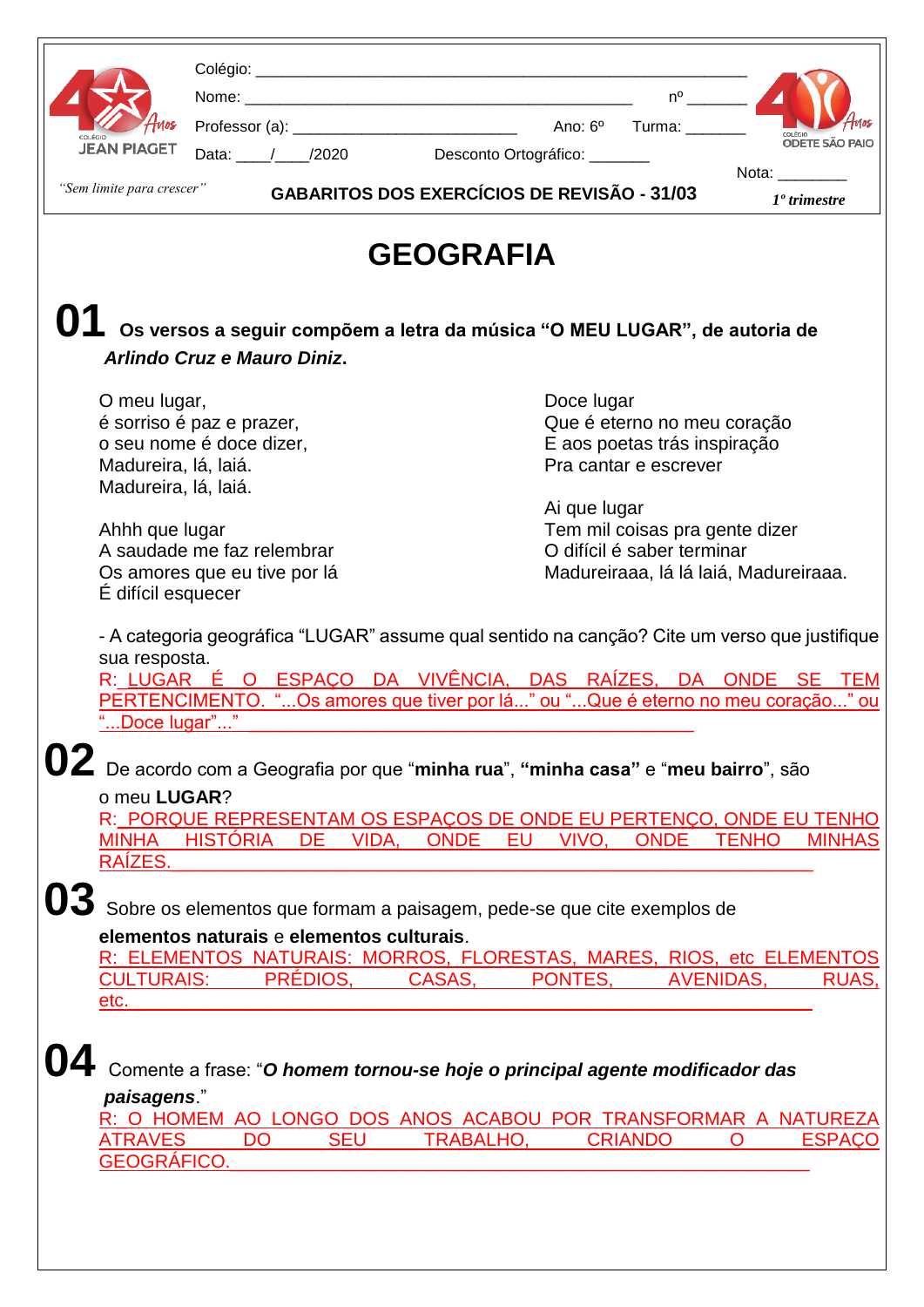**05** Explique porque a cada **<sup>4</sup>** anos temos o ano **Bissexto**.

R: ISSO ACONTECE DEVIDO AO MOVIMENTO DE TRANSLAÇÃO DA TERRA, QUE DURA 365 DIAS E 6 HORAS, ASSIM, A CADA 4 TRANSLAÇÕES (OU 4 ANOS) TEMOS SOMADOS O TOTAL DE 24 HORAS, O QUE EQUIVALE A 1 DIA. DAÍ TEMOS O ANO BISSEXTO: 366 DIAS.\_\_\_\_\_\_\_\_\_\_\_\_\_\_\_\_\_\_\_\_\_\_\_\_\_\_\_\_\_\_\_\_\_\_\_\_\_\_\_\_\_\_\_\_\_

**06**"Que espetáculo! Foto do anoitecer na Europa

e África, num dia sem nuvens, vista de um satélite em órbita. Observem como as luzes já estão acesas em Paris e Barcelona, no entanto, em Londres, Lisboa e Madri é dia claro. (...)."



(Texto e imagem adaptados de mensagem anônima enviada pela rede da Internet). Analisando essa informação sobre um dos movimentos do planeta Terra, responda:

a) A que movimento se refere? R:\_MOVIMENTO DE ROTAÇÃO

b) A Terra gira em que sentido?

R:\_DE ACORDO COM ESSE MOVIMENTO A TERRA GIRA DE OESTE PARA LESTE

c) Qual o tempo de duração desse movimento? R: 23 HORAS 56 MINUTOS E 4 SEGUNDOS, OU 24 HORAS

**07** Analisando a figura a seguir responda: a) Qual o nome desse movimento da Terra? R:MOVIMENTO DE TRANSLAÇÃO.

b) Qual o seu tempo de duração? R:DURA 365 DIAS E 6 HORAS.



-

Sentido da Órbita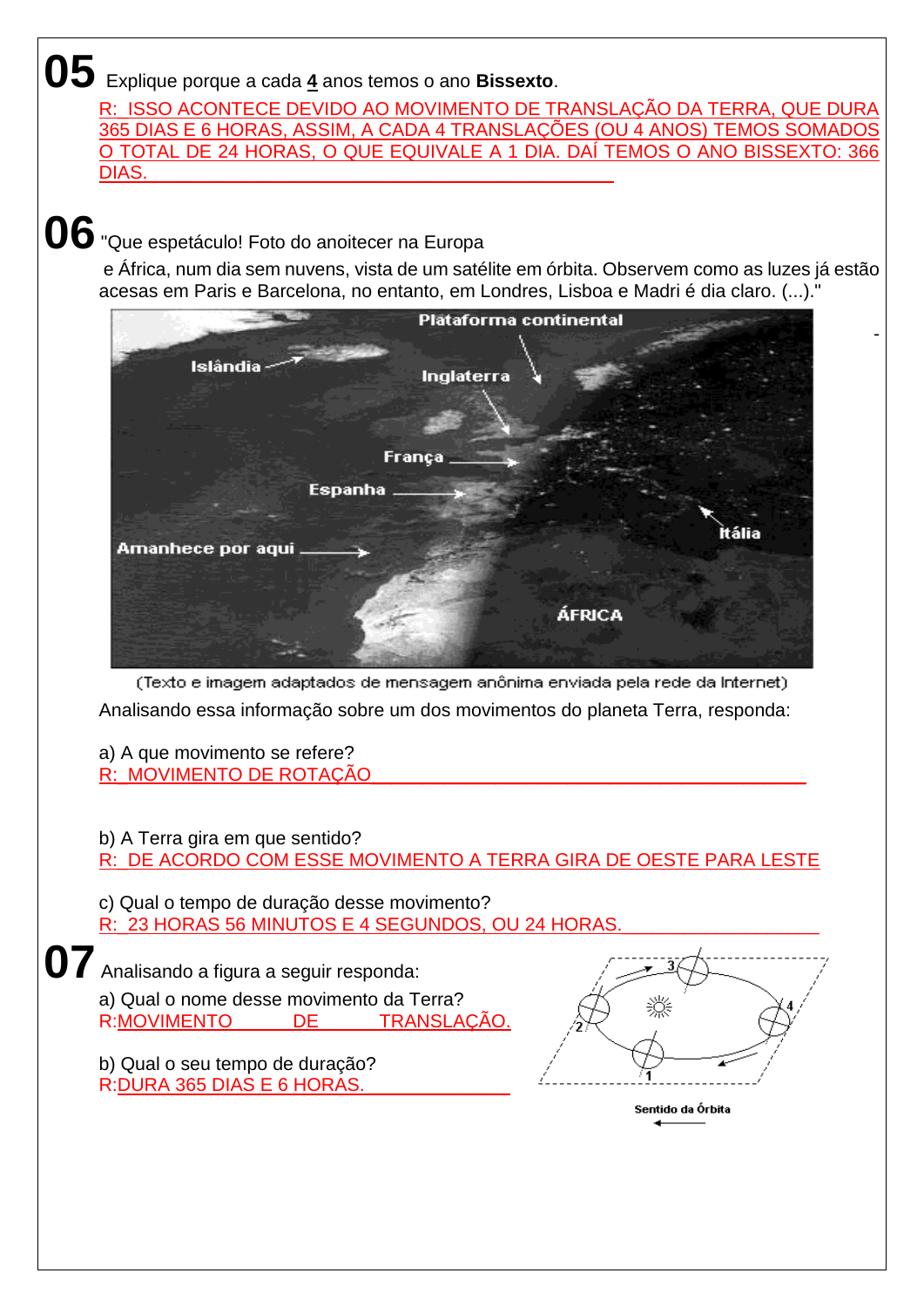**08** Analise a ilustração ao lado e escreva o nome dos:

a) Pontos Cardeais: R:NORTE, SUL, LESTE E OESTE.

b) Pontos Colaterais: R:NORDESTE, SUDESTE, SUDOESTE E NOROESTE



**09** Com base na ilustração explique como acontece o movimento aparente do Sol? E cite

o nome do movimento do planeta Terra responsável por esse acontecimento.<br>R: NESSE MOVIMENTO O SOL SURGE A LESTE

R: NESSE MOVIMENTO O SOL SURGE A LESTE E SE PÕE A OESTE. ELE É APARENTE PORQUE SE TEM A IMPRESSÃO DE QUE É O SOL QUEM GIRA AO REDOR DA TERRA. ACONTECE DEVIDO AO MOVIMENTO DE ROTAÇÃO DA TERRA, ONDE A TERRA GIRA EM TORNO DE SEU PROPRIO EIXO NO SENTIDO OESTE-LESTE.

**FSTE** 

**10** Observe a imagem ao lado e responda:

a) Qual o nome desse instrumento? R:BÚSSOLA

b) Como podemos nos orientar por esse instrumento?

R:UMA DAS PONTAS DA AGULHA DESSE INSTRUMENTO É IMANTADA, E POR ISSO É ATRAÍDA PARA O POLO NORTE MAGNÉTICO DA TERRA, QUE FICA PRÓXIMO AO POLO NORTE GEOGRÁFICO. ASSIM A BÚSSOLA INDICA O PONTO CARDEAL NORTE.

## **LÍNGUA INGLESA**

Read the text.

## **Rainy Saturday**

It's a rainy Saturday. It's raining a lot and Mary and her family is spending the afternoon at home. Her uncles are visiting them. Mary and her father are in the living room. Mary is drawing a draw and her father, Mr. Harris, is surfing the net. They are also talking about the news and the weather that is changing all the time.

Mary's older brother, Peter, is in his bedroom playing computer games. He is a computer fanatic and he spends much time playing on the computer. His little brother, Jim, is also in the living room. He is playing with his dinosaurs' collection. Sometimes he teases Mary, he is a really naughty boy. Mary's mother, Mrs. Harris, is in the kitchen preparing a snack for all of them. She is preparing some tea and talking to Mary's uncles – Lucy and Tom. They are from the nearest town and stopped by to say hello. Fluffy, the family cat, is sleeping on the kitchen's sofa. We can't see him in the picture, but he is a true cute cat.

*Vocabulary*: **draw**: desenhar; **older**: mais velho; **spending**: passando; **teases:** provoca; **nearest**: mais próximo.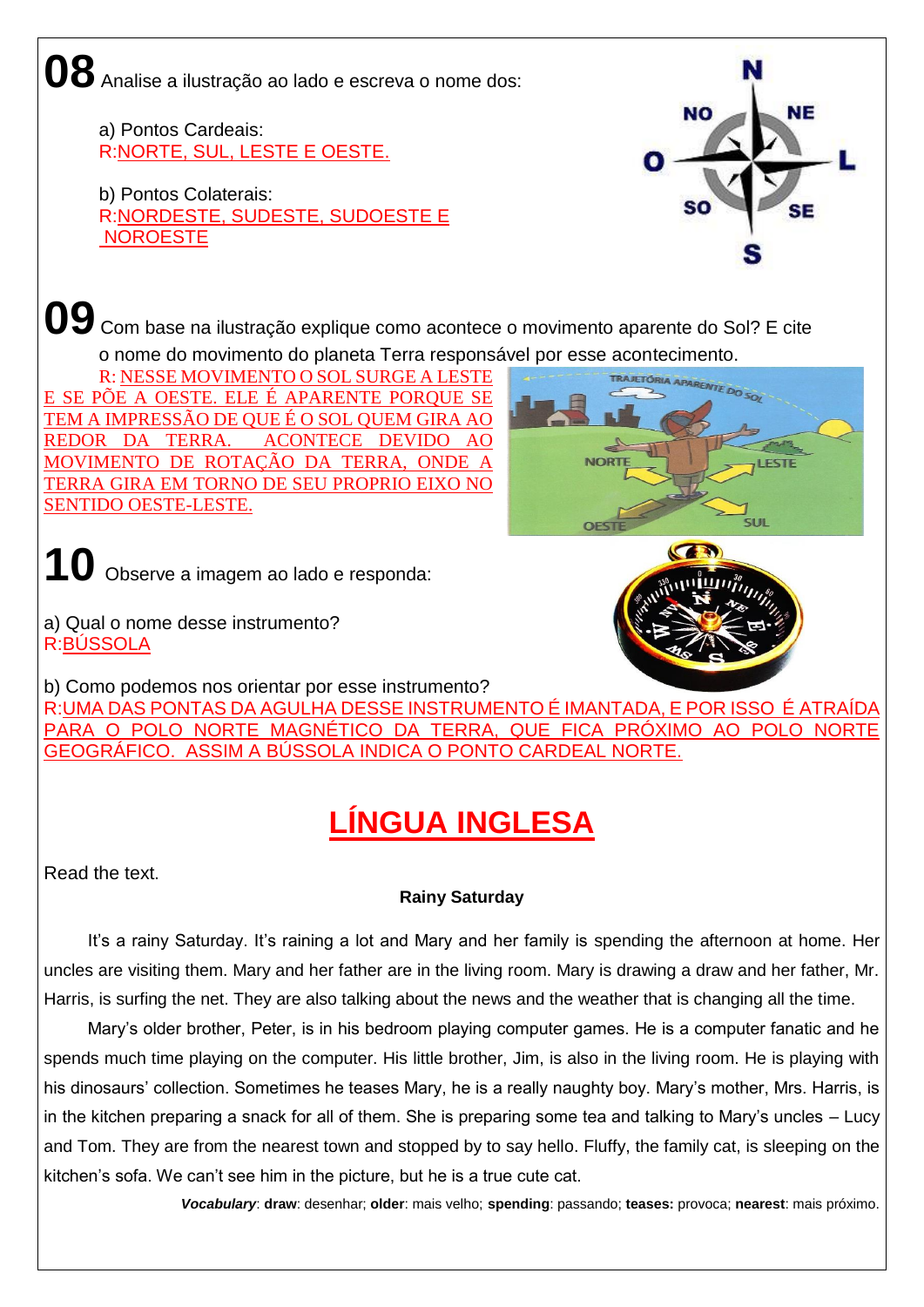| 01. Where are Mary and her family?                                                             |  |  |  |  |  |  |  |
|------------------------------------------------------------------------------------------------|--|--|--|--|--|--|--|
|                                                                                                |  |  |  |  |  |  |  |
| 02. What is Mary doing?                                                                        |  |  |  |  |  |  |  |
|                                                                                                |  |  |  |  |  |  |  |
| $\mathbf{03}_{\blacksquare}$ Who is Peter?                                                     |  |  |  |  |  |  |  |
|                                                                                                |  |  |  |  |  |  |  |
| <b>04.</b> Complete the sentences using the correct verb TO BE.                                |  |  |  |  |  |  |  |
| a) Sally $\underline{\hspace{1em}}$ IS in the house.                                           |  |  |  |  |  |  |  |
| b) It $\frac{1}{\sqrt{5}}$ IS on the table.                                                    |  |  |  |  |  |  |  |
| c) $I_{\text{max}}$ AM 17 years old.                                                           |  |  |  |  |  |  |  |
| d) Their dogs ______ARE__________ cute.                                                        |  |  |  |  |  |  |  |
| e) We ___________________________ from the USA.                                                |  |  |  |  |  |  |  |
| 05. Change the sentence to negative and interrogative form.                                    |  |  |  |  |  |  |  |
| - They are great students.                                                                     |  |  |  |  |  |  |  |
|                                                                                                |  |  |  |  |  |  |  |
|                                                                                                |  |  |  |  |  |  |  |
| 06. Complete the sentences with the correct possessive adjectives.                             |  |  |  |  |  |  |  |
| his<br>their<br>her<br>its<br>my<br>your<br>our                                                |  |  |  |  |  |  |  |
| <b>HER/MY</b> mother's name is Joanna. She is a great person!<br>a)                            |  |  |  |  |  |  |  |
| This is my father. HIS _______ name is Fred.<br>b)                                             |  |  |  |  |  |  |  |
| This is my fish. __ITS_________ name is Fishy.                                                 |  |  |  |  |  |  |  |
| d)<br>These are my grandparents. _THEIR____ names are Evelyn and Howard.                       |  |  |  |  |  |  |  |
| Look at our group of friends. We are all cool! _OUR_ names are Lucy, Charlie and Snoopy.<br>e) |  |  |  |  |  |  |  |
| "Hi! What's <u>YOUR</u> name?" "My name is Lisa."<br>f)                                        |  |  |  |  |  |  |  |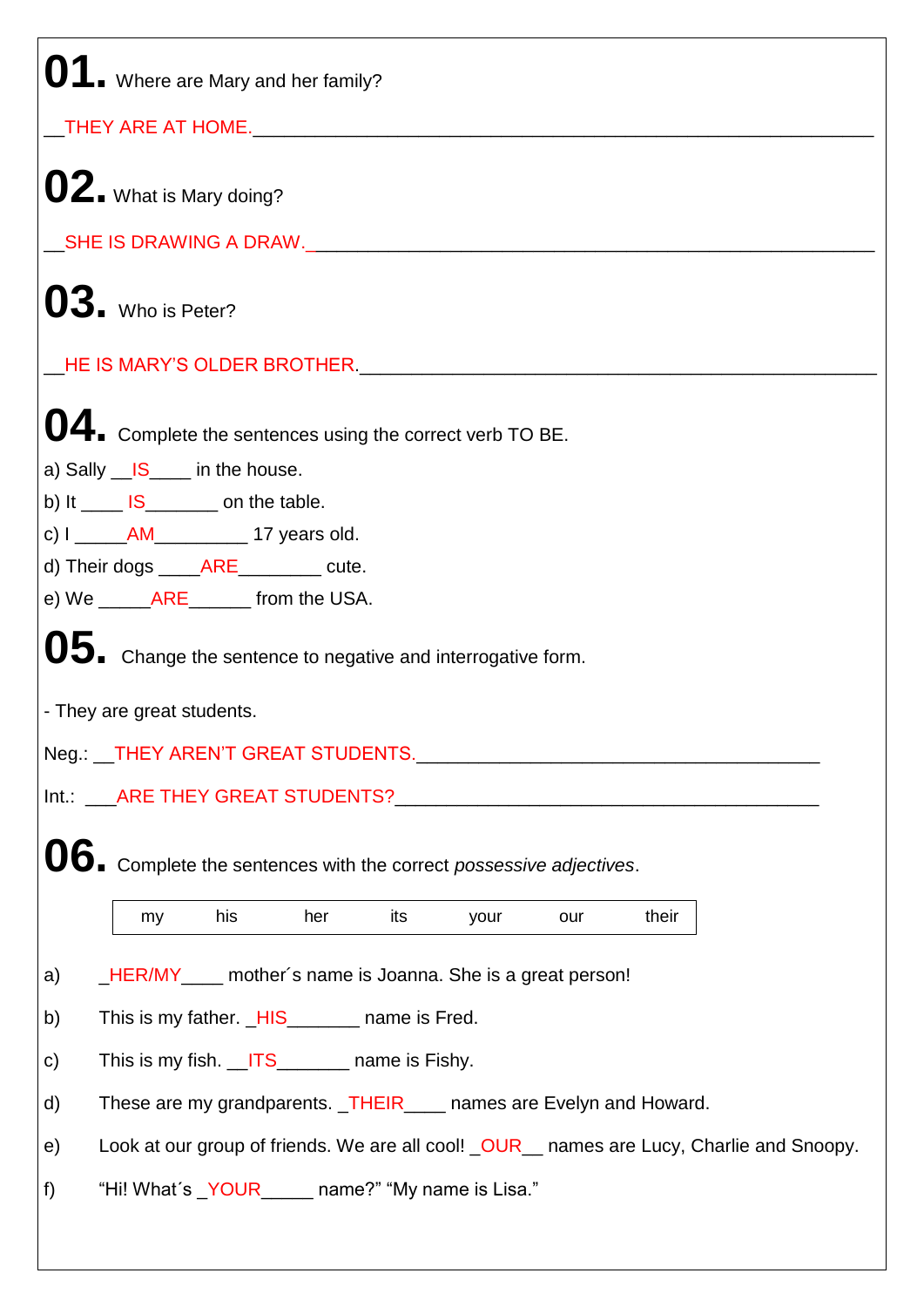# **07.** Match the columns.

(a) Is your cat cute?  $(C)$  Yes, she is. (b) Are Bob and Tom friends?  $(A)$  Yes, it is. (c) Is Alice a dancer? ( D ) No, we aren't. (d) Are you and I Canadian?  $(E)$  No, he isn't. (e) Is Andrew thin? ( B ) Yes, they are.

**08.** Complete the conversations with *I*, *You*, *He*, *She*, *It*, *We* or *They*.

a) How are <u>YOU</u> ? d) Where are you and your brother from? I am fine, thanks. The South Control of the South Area are from Brazil.

b) What is her favorite color? e) Who are Hugo and Patricia?

Latter SHE Latter loves blue. THEY are my cousins.

c) How old is Bob?

 $HE_{\_\_\_\_\$  is 40.



**09.** Read the texts below and choose the correct alternative.



Hi! My name's William and I'm 11. I am from England. This is a photo of Big Ben. It's the very famous clock tower in London! The Beatles are my favorite English rock band.

a) William is **and the set of the set of the set of the set of the set of the set of the set of the set of the s** 

a. British b. American

b) Big Ben is a famous \_\_\_\_\_\_\_\_\_\_\_\_\_\_\_\_\_.

a. clock b. museum

c) Suri is \_\_\_\_\_\_\_\_\_\_\_\_\_\_\_\_\_\_\_\_\_\_\_.



Hello, I'm Suri and I'm 12. I am from Peru. Peru is in South America. This is a photo of Machu Picchu. It is the best place to visit in Peru.